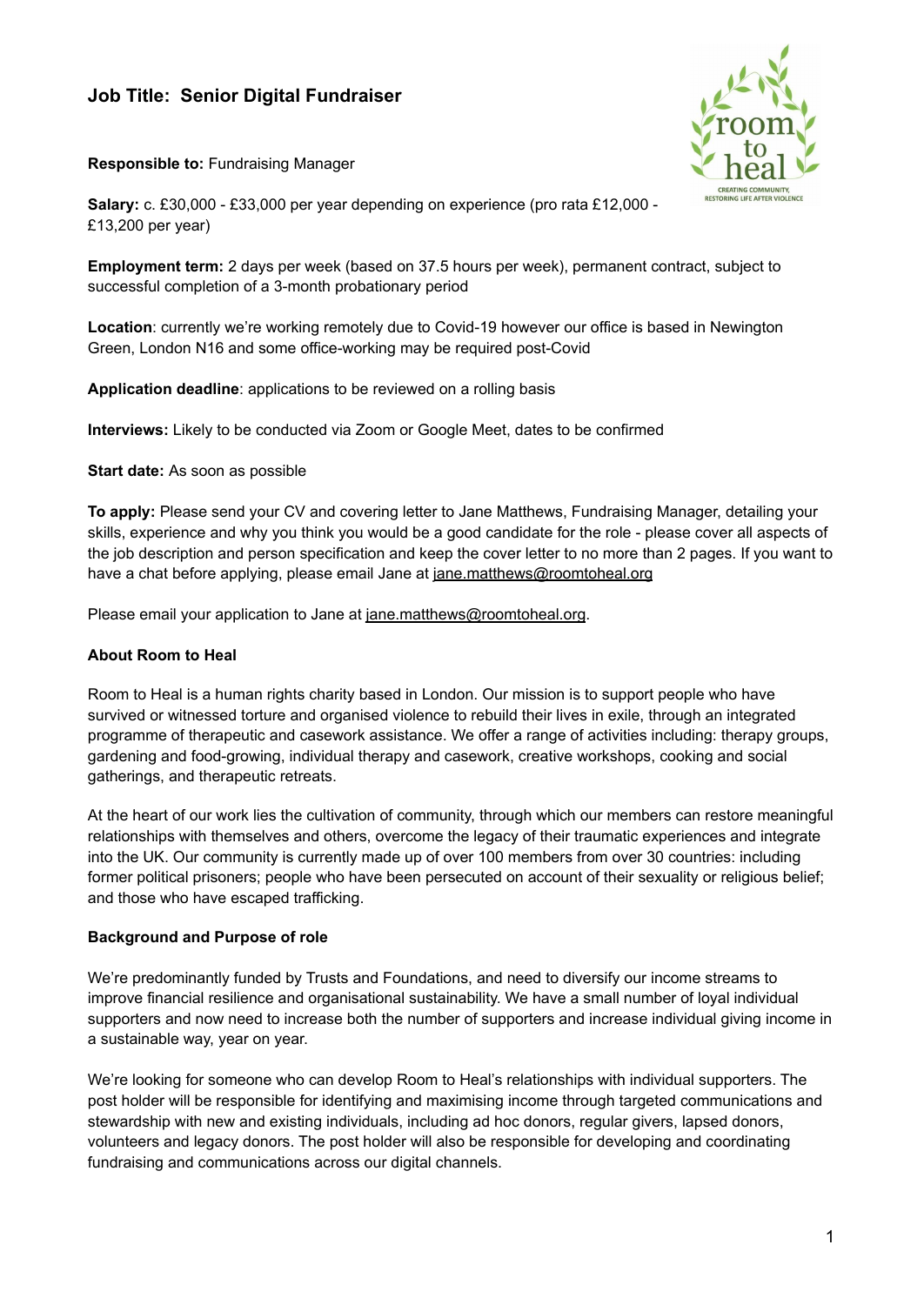# **JOB DESCRIPTION**

Key responsibilities

Review, develop and implement a fundraising strategy for individual donors, to create a growing, sustainable income stream, adhering to targets and plans agreed with the Fundraising Manager

Key activities

- Review existing ad hoc and regular giving supporters, recommend and implement plan to build relationships and sustainably increase income
- Review, recommend and implement plan for recruiting new supporters and reactivating lapsed supporters and sustainably increase income
- Research, develop and implement community and/or challenge events/activities in-person or remote as needed - including promotion of, and coordination of, events
- Identify potential major donors and legators and work with Fundraising Manager to develop stewardship and fundraising opportunities for these individuals
- Review and improve stewardship communication materials for individual supporters to ensure a smooth supporter journey
- Coordinate fundraising and communications to individuals through digital channels, with an initial focus on email communications via Mailchimp, plus Facebook, Instagram, Twitter, website, JustGiving, Donr, LinkedIn
- Explore additional digital channels eg TikTok and make recommendations if appropriate and cost-effective
- Assist with developing a social media strategy & calendar
- Assist with building a library of images, video clips and case studies that can be used across all forms of fundraising and communications
- Monitor and evaluate communications and fundraising activities and implement learnings to continually improve activities
- Review, improve and keep updated Room to Heal's inhouse database for individual supporters, ensuring accurate records & GDPR adherence
- Work with Finance Manager to maximise Gift Aid income
- Produce online and offline materials to support fundraising as needed (e.g. develop web copy, thank you cards)
- Provide ad hoc support to the Fundraising Manager and Director on fundraising and communications activities as needed
- Work closely with Fundraising Manager, Director and Programme Lead to ensure all supporter communications are fully integrated with RTH values, branding and messaging and also aligned with Fundraising Manager's communications with Trusts & Foundations

## **Other requirements**

Record keeping and legislation

- Maintain accurate records within inhouse supporter database (currently using Donorfy)
- Ensure adherence to GDPR regulations
- Maintain security of all confidential and sensitive information

Monitoring and evaluation

- Agree objectives for each channel
- Use each channel's analytics to regularly monitor and evaluate performance
- Make recommendations for improvements, based on evaluations

Wider duties

- Assist Fundraising Manager and Director on wider fundraising and communications activities if needed
- Undertake occasional work outside of regular office hours if needed
- Build good working relationships with staff, volunteers, Trustees and community members